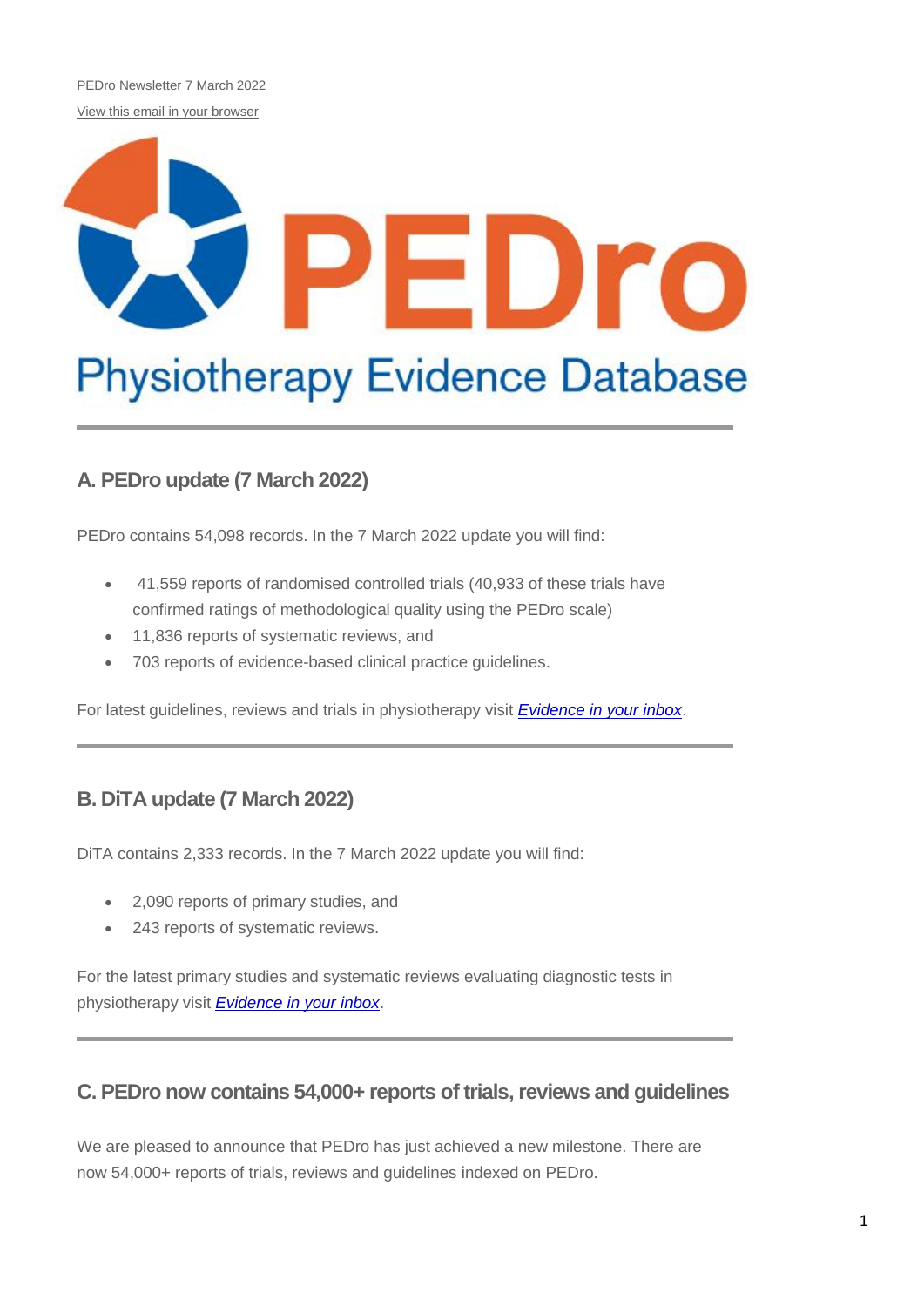

# **D. PEDro social media highlights from 2021**

We found the five social media posts that PEDro users most engaged with in 2021. In case you missed them, we provide a brief description and links to the original posts below.

- 1. [First short video of PEDro Advanced Search for the "You Ask #PEDroAnswers"](https://pedro.org.au/english/first-short-video-of-pedro-advanced-search-for-the-you-ask-pedroanswers-campaign/)  [campaign.](https://pedro.org.au/english/first-short-video-of-pedro-advanced-search-for-the-you-ask-pedroanswers-campaign/) This video answered "In older people living at home, does telephone motivational interviewing with a physiotherapist increase physical activity compared to providing written advice"
- 2. [Third video of PEDro Advanced Search for the "You Ask #PEDroAnswers"](https://pedro.org.au/english/third-video-of-pedro-advanced-search-for-the-you-ask-pedroanswers-campaign/)  [campaign.](https://pedro.org.au/english/third-video-of-pedro-advanced-search-for-the-you-ask-pedroanswers-campaign/) This video answered "In people with a cervical disc herniation, does computerised traction reduce pain more than exercise therapy?"
- 3. [Infographic for systematic review that found exercise prehabilitation increases](https://pedro.org.au/english/infographic-for-systematic-review-that-found-exercise-prehabilitation-increases-preoperative-functional-capacity-and-decreases-postoperative-hospital-length-of-stay-in-people-undergoing-surgery-for-ab/)  [preoperative functional capacity and decreases postoperative hospital length of](https://pedro.org.au/english/infographic-for-systematic-review-that-found-exercise-prehabilitation-increases-preoperative-functional-capacity-and-decreases-postoperative-hospital-length-of-stay-in-people-undergoing-surgery-for-ab/)  [stay in people undergoing surgery for abdominal cancer.](https://pedro.org.au/english/infographic-for-systematic-review-that-found-exercise-prehabilitation-increases-preoperative-functional-capacity-and-decreases-postoperative-hospital-length-of-stay-in-people-undergoing-surgery-for-ab/)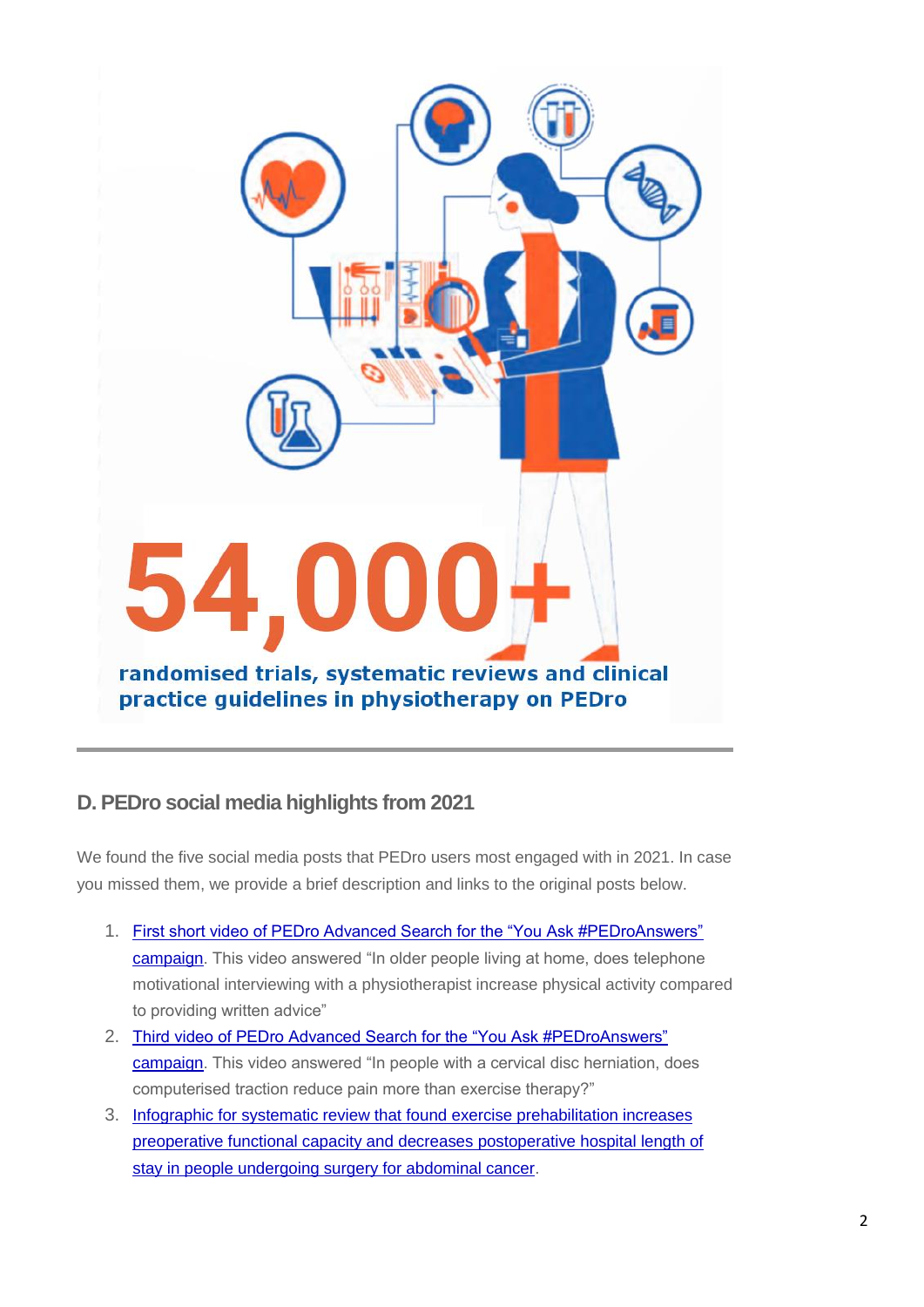- 4. [PEDro celebrates World PT Day on 8 September 2021.](https://pedro.org.au/english/pedro-celebrates-world-pt-day-on-8-september-2021/) This post highlighted some evidence-based resources for the physiotherapy management of long COVID.
- 5. [Meet the people behind PEDro.](https://pedro.org.au/english/meet-the-people-behind-pedro/) This post introduced the new members of the PEDro Steering Committee.

# **E. Systematic review found that behavioural strategies combined with self-directed exercise programs increase adherence with physical activity in women who had breast cancer**

Breast cancer is the leading cause of cancer morbidity and mortality in women globally. Self-directed physical activity or exercise programs are associated with positive breast cancer outcomes. Behavioural strategies that can increase adherence with these programs include self-monitoring by using a step tracking device and motivational interviewing. This systematic review aimed to estimate the effect of different behavioural strategies to improve adherence to self-directed physical activity or exercise programs in women who had non-metastatic breast cancer.

Guided by a prospectively registered protocol, sensitive searches were performed in six databases (including PubMed and Cochrane CENTRAL) to identify randomised controlled trials evaluating self-directed physical activity or exercise programs in women with nonmetastatic breast cancer. Participants must have completed surgery, chemotherapy, and radiotherapy treatments for stage 0 to III breast cancer at least 3 months prior to recruitment. The intervention was any form of self-directed physical activity or exercise program (ie, at least half the program was implemented without supervision from a health professional). Behavioural strategies used in the programs were classified as step tracking and counselling, step tracking and motivational interviewing, and step tracking and printed material. The comparator was usual care. The primary outcome was adherence at the end of follow-up measured as a dichotomous (percentage achieving an exercise volume recommendation - full or partial adherence with the program or a physical activity recommendation) or continuous (measures of exercise duration, intensity, or step count) variable. Two reviewers independently selected trials for inclusion, with any disagreements resolved by a third reviewer. Data were extracted by one reviewer and verified by up to two other reviewers. Two reviewers evaluated risk of bias using the Cochrane risk of bias tool, with any disagreements resolved by discussion. Certainty of evidence was not evaluated. Meta-analysis was used to pool the included trials, using odds ratios and 95% confidence intervals (CI) for dichotomous variables, and standardised mean difference and 95% CIs for continuous variables. Trials in the meta-analysis were grouped according to the behavioural strategies used: step tracking and counselling, step tracking and motivational interviewing, and step tracking and printed material.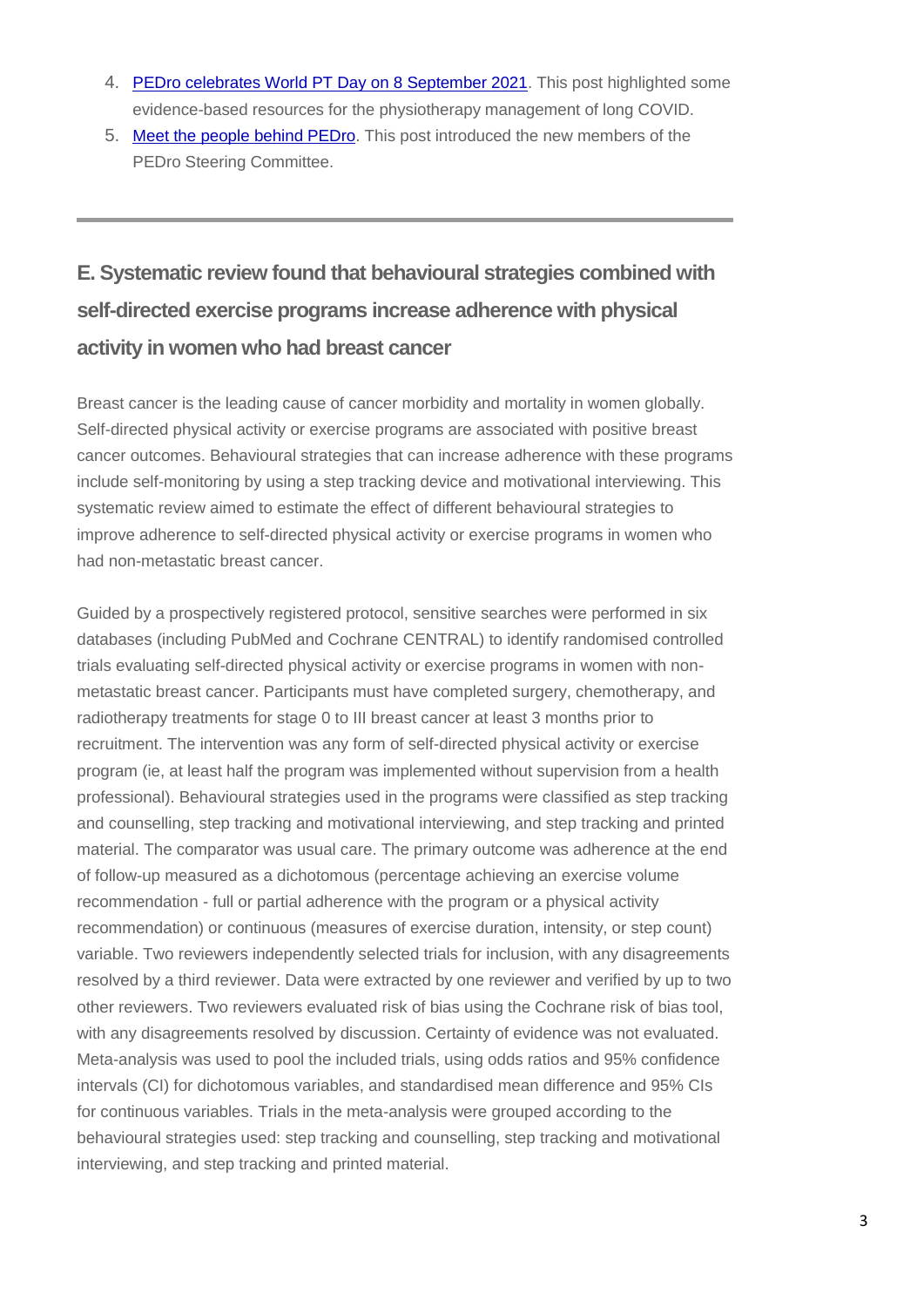Ten trials (1,334 participants) with a follow-up of between 12 weeks and 6 months were included in the meta-analyses. The mean age of women in the trials was 50-62 years. Four trials used step tracking and counselling, two used step tracking and motivational interviewing, and four used step tracking and printed material, in conjunction with a selfdirected physical activity or exercise program. Comparator groups received usual care, waitlist control or step tracking.

More participants achieved a physical activity recommendation in groups receiving behavioural strategies in combination with self-directed exercise (218/474, 46%) than in control conditions (152/477, 32%), with an odds ratio 2.66 (95% CI 1.34 to 5.27; 6 trials; 951 participants). This effect was slightly larger for step tracking and counselling (odds ratio 7.10; 95% CI 1.13 to 44.75; 3 trials; 373 participants) and step tracking and motivational interviewing (odds ratio 5.95; 95% CI 2.29 to 15.44; 1 trial; 87 participants) than for step tracking and printed material (odds ratio 1.24; 95% CI 0.72 to 2.13; 2 trials; 491 participants). The outcomes of full or partial adherence with the program were not reported.

Participants in groups receiving behavioural strategies in combination with self-directed exercise achieved 0.55 standard deviations more moderate to vigorous physical activity than those in control conditions (95% CI 0.30 to 0.79; 9 trials; 1,262 participants). This effect was consistent across the step tracking and counselling (standardised mean difference 0.70; 95% CI 0.14 to 1.25; 4 trials; 435 participants), step tracking and motivational interviewing (standardised mean difference 0.70; 95% CI 0.39 to 1.01; 2 trials; 167 participants), and step tracking and printed material (standardised mean difference 0.32; 95% CI 0.07 to 0.57; 3 trials; 660 participants) subgroups.

When combined with a self-directed physical activity or exercise program, the behavioural strategies of step tracking with counselling, motivational interviewing or printed material appear to increase adherence with physical activity in women who had non-metastatic breast cancer.

Pudkasam S, et al. Motivational strategies to improve adherence to physical activity in breast cancer survivors: a systematic review and meta-analysis. *Maturitas* 2021;152:32-47

#### [Read more on PEDro.](https://search.pedro.org.au/search-results/record-detail/67920)

# **F. Rachael Cowan and co-authors publish their #WorldPhysio2021 prize-winning trial of treatments for greater trochanteric pain syndrome**

In a PEDro blog in April 2021 we highlighted that Rachael Cowan and her co-authors had won the [PEDro prize for the best trial presented at the World Physiotherapy Congress](https://pedro.org.au/english/rachael-cowan-wins-pedro-prize-for-the-best-trial-presented-at-worldphysio2021/)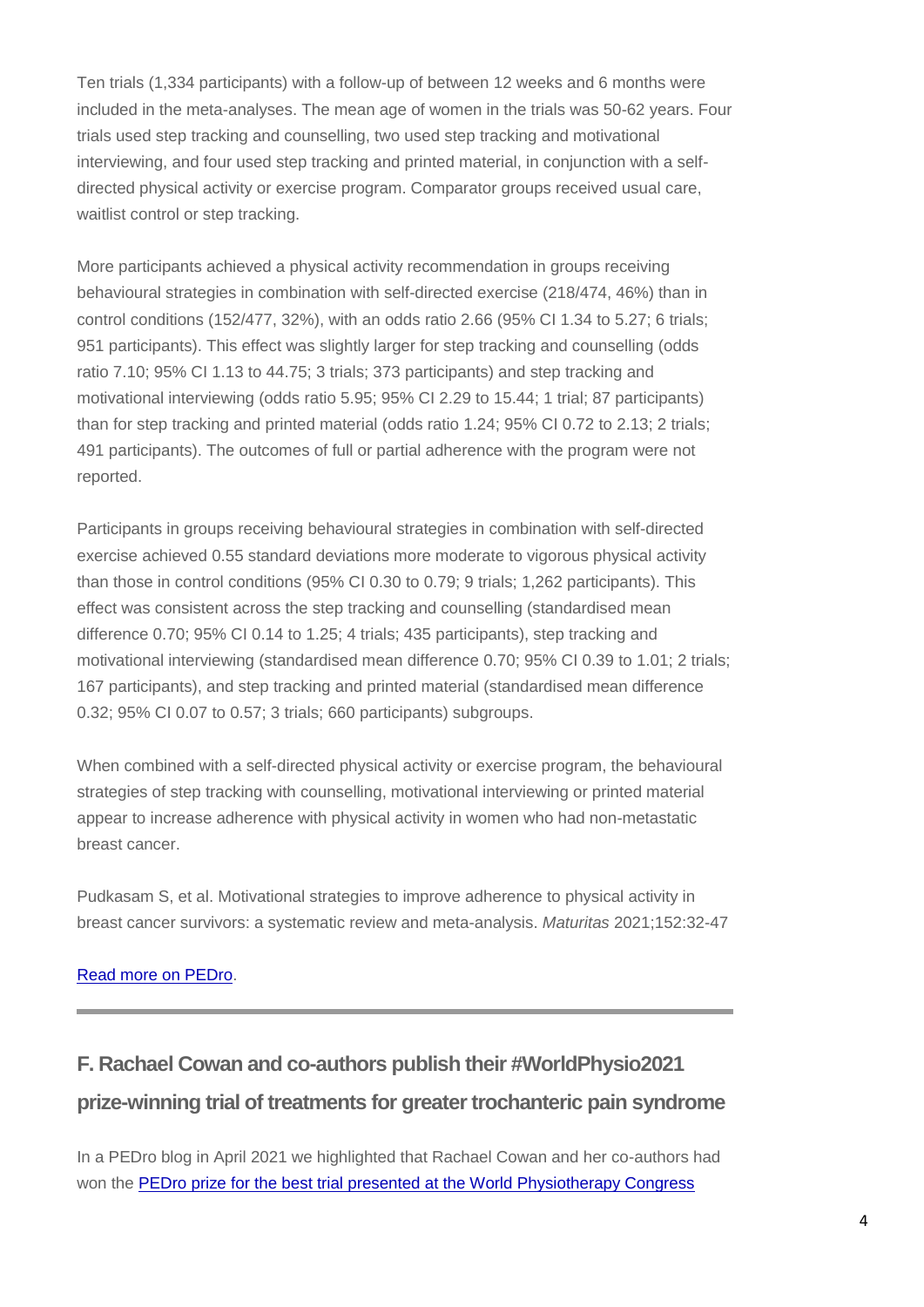[2021.](https://pedro.org.au/english/rachael-cowan-wins-pedro-prize-for-the-best-trial-presented-at-worldphysio2021/) This factorial randomised trial sought to determine the effect of exercise plus education and the effect of menopausal hormone therapy on tendon pain and function in postmenopausal women with greater trochanteric pain syndrome. The trial has now been published in The American Journal of Sports Medicine, and we summarise the results in this blog.

Greater trochanteric pain syndrome is prevalent in women, particularly those who are postmenopausal. Several sources of evidence suggest that raising oestrogen levels may lead to better tendon health, especially when combined with exercise. Another effective regimen for greater trochanteric pain syndrome is exercise plus education; the type of exercise does not seem to matter much but load management and avoidance of gluteal tendon compression may be important. The aim of the trial by Cowan et al was to determine the effects of exercise and of menopausal hormone therapy, in combination and isolation, on tendon pain and function in post-menopausal women with greater trochanteric pain syndrome.

Post-menopausal women with greater trochanteric pain syndrome were recruited through health care professionals, community noticeboards, fitness centres and (social) media. To be eligible, they needed to report lateral hip pain with at least two of the following activities: lying on the affected side, sitting, moving from sitting to standing, and ascending/descending stairs or slope. Physiotherapists gave all participants education, which covered how to avoid compression of the gluteal tendon, load management during activities of daily living and exercise.

In the trial's factorial design, participants were randomised to receive hormonal therapy or placebo, and were also randomised to receive an exercise regimen or sham. The hormone therapy cream dosage equated to the estradiol and norethindrone/norethisterone acetate dose in commercial transdermal patches. The exercise consisted of twice-daily 15-minute sessions that included gluteus medius, quadriceps and calf strengthening exercises with gluteal tendon loading and weightbearing kinetic chain strengthening. The sham exercise regimen was a low-load lower limb exercise program. The regimens continued for 12 weeks.

Outcomes (blinded where possible) were assessed at 12 weeks and 52 weeks after randomisation. The primary outcome measure was the 0-to-100 VISA-G measure of the severity of disability from greater trochanteric pain syndrome. Secondary measures included the Oxford Hip Score, the Hip Disability and Osteoarthritis Outcome Score, the Assessment of Quality of Life-8D and a global rating of change.

VISA-G scores improved in all groups, with no interaction effects between combinations of hormone therapy and exercise. The secondary outcomes also did not demonstrate any clear differences between these interventions, alone or in combination. However, among women with a body mass index in the normal or underweight range, hormone therapy did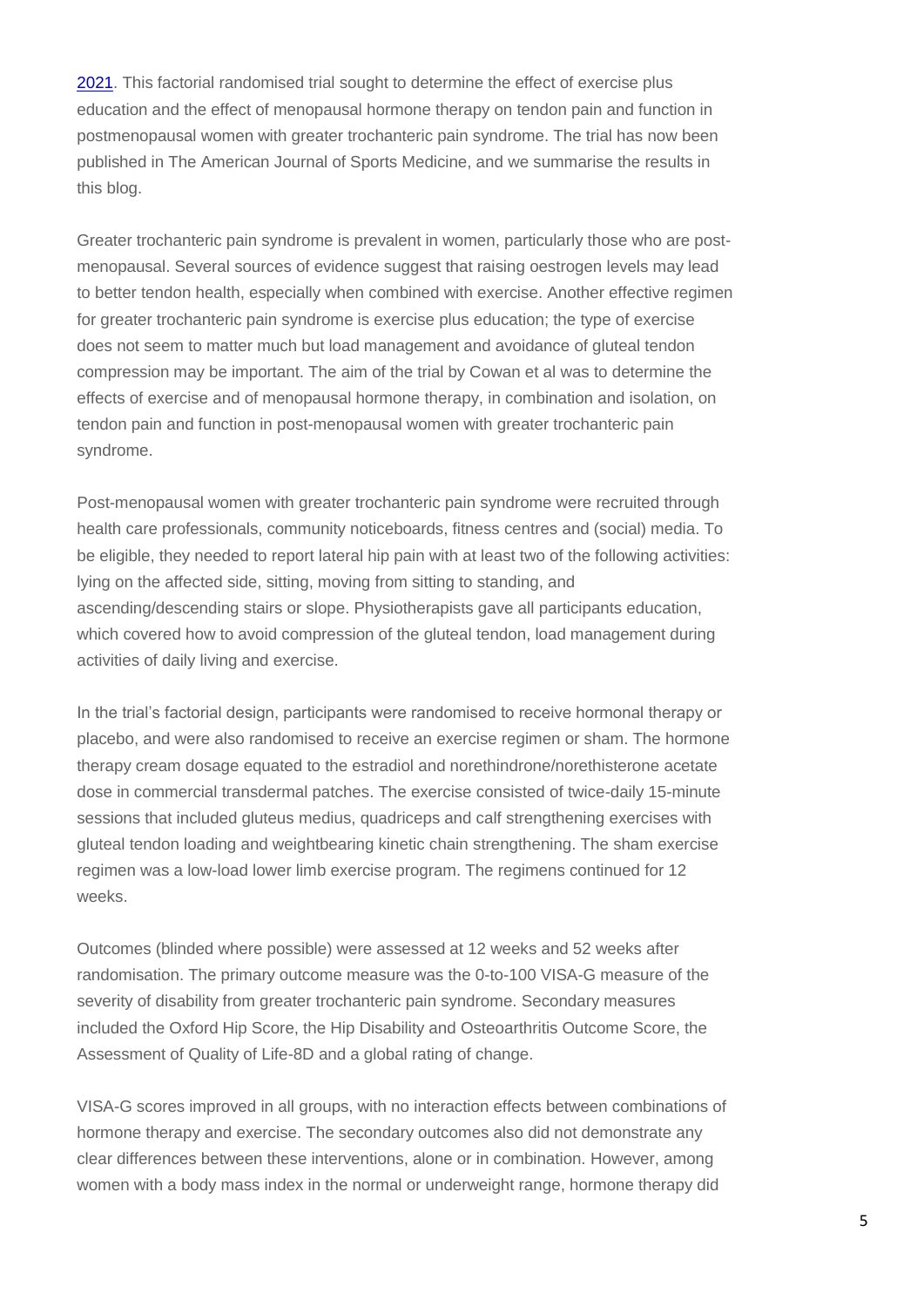induce better VISA-G scores by a mean of 21 points (95% CI 10 to 31) at 12 weeks and by a mean of 17 points (95% CI 6 to 27) at 52 weeks, regardless of whether the exercise or sham exercise had been allocated. Similarly, among women in this weight range, hormone therapy also induced better results on several of the secondary outcome measures, when added to the education given to all groups and whichever exercise had been allocated.

Cowan RM, et al. Does menopausal hormone therapy, exercise, or both improve pain and function in postmenopausal women with greater trochanteric pain syndrome? A 2x2 factorial randomized clinical trial. *Am J Sports Med* 2021 Dec 13:Epub ahead of print.

#### [Read more on PEDro.](https://search.pedro.org.au/search-results/record-detail/67771)

# **G. Free full text access is available for about 60% of articles indexed in PEDro**

Access to full-text copies of research articles is an essential element of evidence-based practice. Physiotherapists read the full-text articles to appraise the quality and applicability of the research before applying the results in practice. However, because the content of some journals can only be accessed with a subscription or payment per article, cost may be a barrier to acquiring full-text articles.

Research articles are being increasingly published in open-access journals. This shift from toll access is due to factors including the public access policies of funding agencies that require investigators to make the results of their funded research freely available, the progressive policies of some journals, and the perceived open-access citation advantage.

A recent descriptive study estimated the percentage of articles in the Physiotherapy Evidence Database (PEDro) that have free full-text access and compare free access between PEDro and PubMed. Secondary objectives were to: determine if publication year and geographic location have an impact on free access; determine if adding a link to a portable document format (PDF) locator website would improve free access; and evaluate the association between article characteristics and free access.

The study used a random sample of 200 articles published between 2000 and 2019 that were indexed in PEDro. Data collectors in Australia, Brazil, Nepal and Spain attempted to access free full text for each article from at least one of the links provided in the PEDro resource. One data collector attempted to access free full text from at least one of the links provided in PubMed. One data collector attempted to access full text via a [PDF locator](http://www.pdfsearchengine.net/)  [website.](http://www.pdfsearchengine.net/) The percentage (95% confidence interval (CI)) of articles with free full-text access from PEDro, PubMed and the PDF locator website were calculated. Logistic regression was used to evaluate the association between free full-text access and article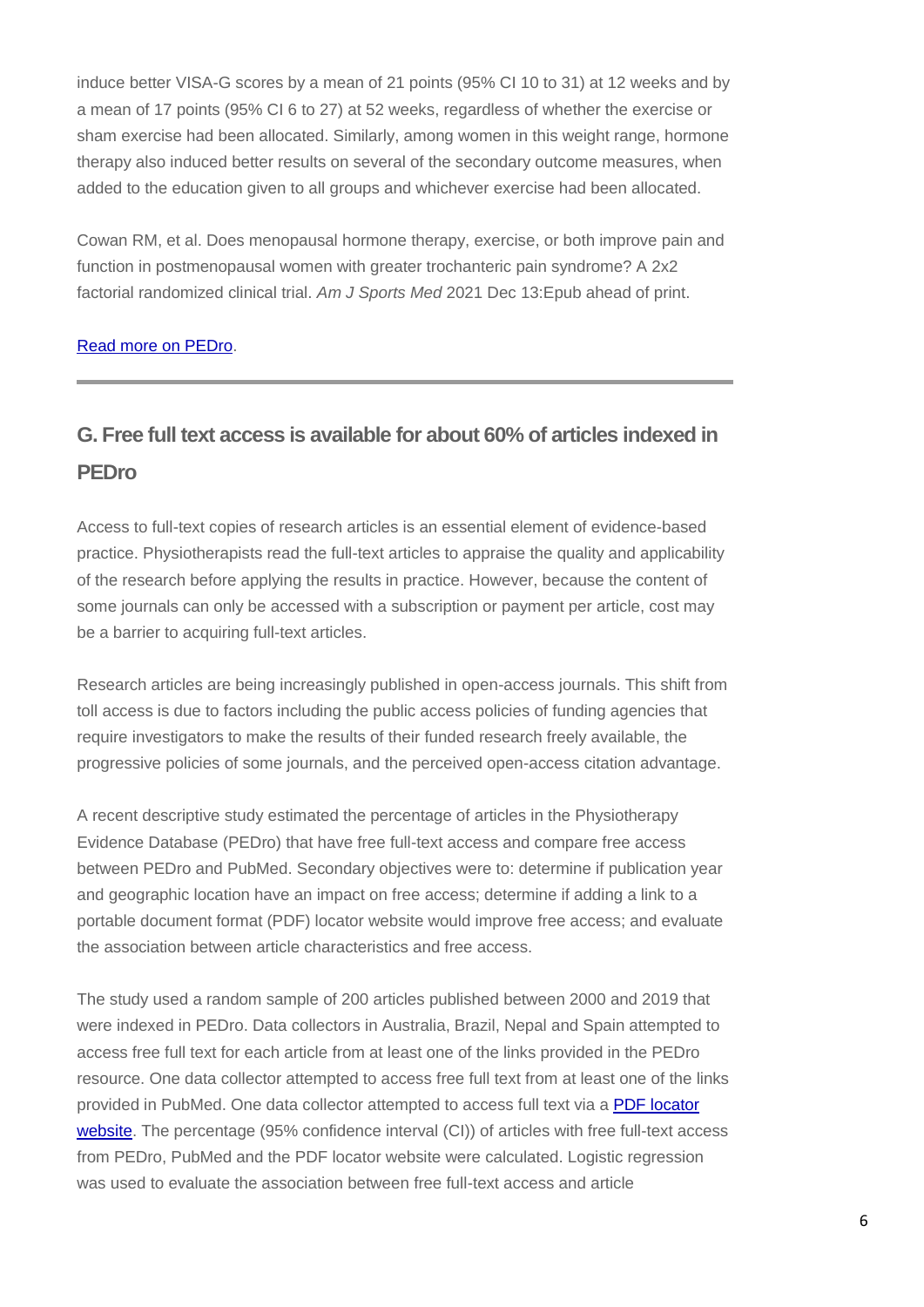characteristics.

Free full text could be accessed for 51% of the articles (95% CI 44 to 58) via PEDro and for 47% (95% CI 40 to 54) of articles via PubMed. PEDro had 4% higher free access than PubMed (95% CI 1 to 7). Access via PEDro did not vary systematically with time, geographic location, or article characteristics. Access to free full text via PEDro could be expanded by 9% (95% CI 6 to 14) by adding a link to the PDF locator website.

PEDro is a good source of free full-text articles for physiotherapists. From anywhere in the world, physiotherapists with no institutional access to a medical library can access free full text for about half the articles indexed in PEDro using the links provided in the PEDro Detailed Search Results page.

Since this study was conducted, a link to the PDF locator website has been added to the PEDro Detailed Search Results page. This means that free full-text access via PEDro is likely to be available for 60% of articles (95% CI 53 to 67) based on the study data.

More information about accessing full-text articles via PEDro is available in a [recent blog.](https://pedro.org.au/english/you-ask-pedroanswers-search-tip-10-access-full-text-using-links-in-pedro/)

[Moseley AM, et al. The Physiotherapy Evidence Database \(PEDro\) has better free full-text](https://dx.doi.org/10.1016/j.bjpt.2022.100392)  [access than PubMed: an observational study.](https://dx.doi.org/10.1016/j.bjpt.2022.100392) *Braz J Phys Ther* 2022;26(1):100392.

### **H. Support for PEDro comes from industry, physiotherapy**

### **organisations and individuals**

Support for PEDro comes from industry partners around the globe. The Australian Physiotherapy Association is our Foundation Partner. The Motor Accident Insurance Commission, Chartered Society of Physiotherapy and American Physical Therapy Association are Partners. Our Association Partners for 2021 were [World Physiotherapy](http://pedro.org.au/english/about/supporters/)  [Member Organisations from 38 countries.](http://pedro.org.au/english/about/supporters/)

We also thank the individual physiotherapists who have made a donation to PEDro during 2021.

But PEDro is facing significant financial challenges. We need more partners to help us continue the work we do and keep PEDro free and accessible around the world. From private practices to hospitals, government departments and universities, we can tailor a sponsorship package to suit any organisation. If your organisation would like to invest in the future of physiotherapy, please contact us via [pedro.org.au/english/about/contact](http://pedro.org.au/english/about/contact-details/)[details/.](http://pedro.org.au/english/about/contact-details/)